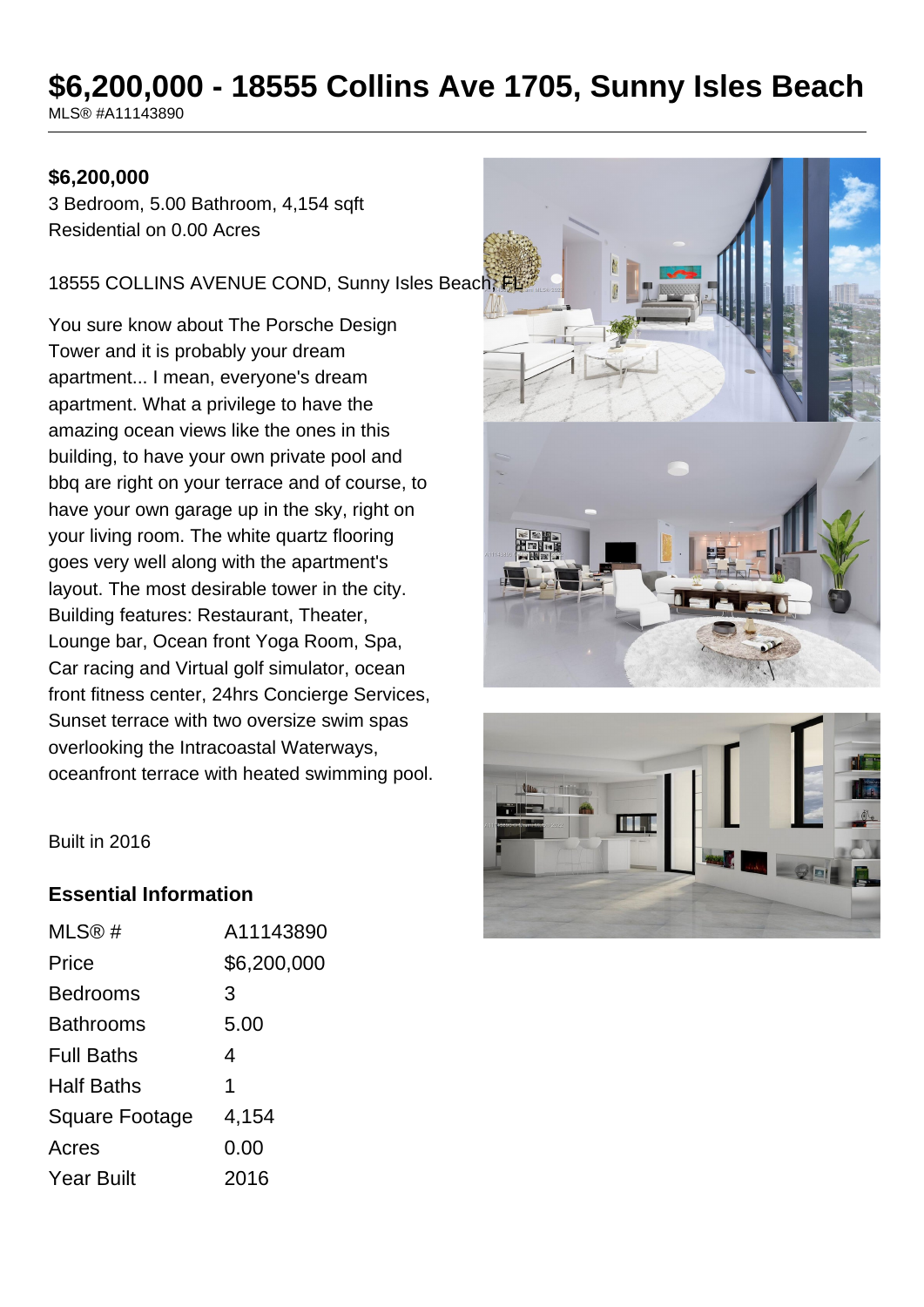| <b>Type</b>   | <b>Residential</b>    |
|---------------|-----------------------|
| Sub-Type      | Condominium           |
| <b>Style</b>  | <b>High Rise</b>      |
| <b>Status</b> | Active                |
| Office        | Compass Florida, LLC. |

# **Community Information**

| <b>Address</b> | 18555 Collins Ave 1705           |
|----------------|----------------------------------|
| Area           | 22                               |
| Subdivision    | <b>18555 COLLINS AVENUE COND</b> |
| City           | <b>Sunny Isles Beach</b>         |
| County         | Miami-Dade County                |
| <b>State</b>   | FL                               |
| Zip Code       | 33160-2702                       |

## **Amenities**

| Amenities        | Business Center, Clubhouse, Fitness Center, Barbecue, Picnic Area,<br>Playground, Pool, Sauna, Spa/Hot Tub, Elevator(s) |
|------------------|-------------------------------------------------------------------------------------------------------------------------|
|                  |                                                                                                                         |
| <b>Utilities</b> | Cable Available                                                                                                         |
| Parking          | Assigned, Attached, Covered, Garage, Two or More Spaces                                                                 |
| # of Garages     | 2                                                                                                                       |
| View             | Ocean, Water                                                                                                            |
| Is Waterfront    | Yes                                                                                                                     |
| Waterfront       | Ocean Access, Ocean Front                                                                                               |

## **Interior**

| Interior   | <b>Marble</b>                                                                       |
|------------|-------------------------------------------------------------------------------------|
| Appliances | Electric Range, Electric Water Heater,<br>Dishwasher,<br>Microwave,<br>Refrigerator |
| Heating    | Central, Electric                                                                   |
| Cooling    | <b>Central Air, Electric</b>                                                        |
| Fireplace  | Yes                                                                                 |

## **Exterior**

|                | Exterior Features Balcony, Security/High Impact Doors, Porch |
|----------------|--------------------------------------------------------------|
| <b>Windows</b> | Skylight(s)                                                  |
| Construction   | <b>Block</b>                                                 |

## **School Information**